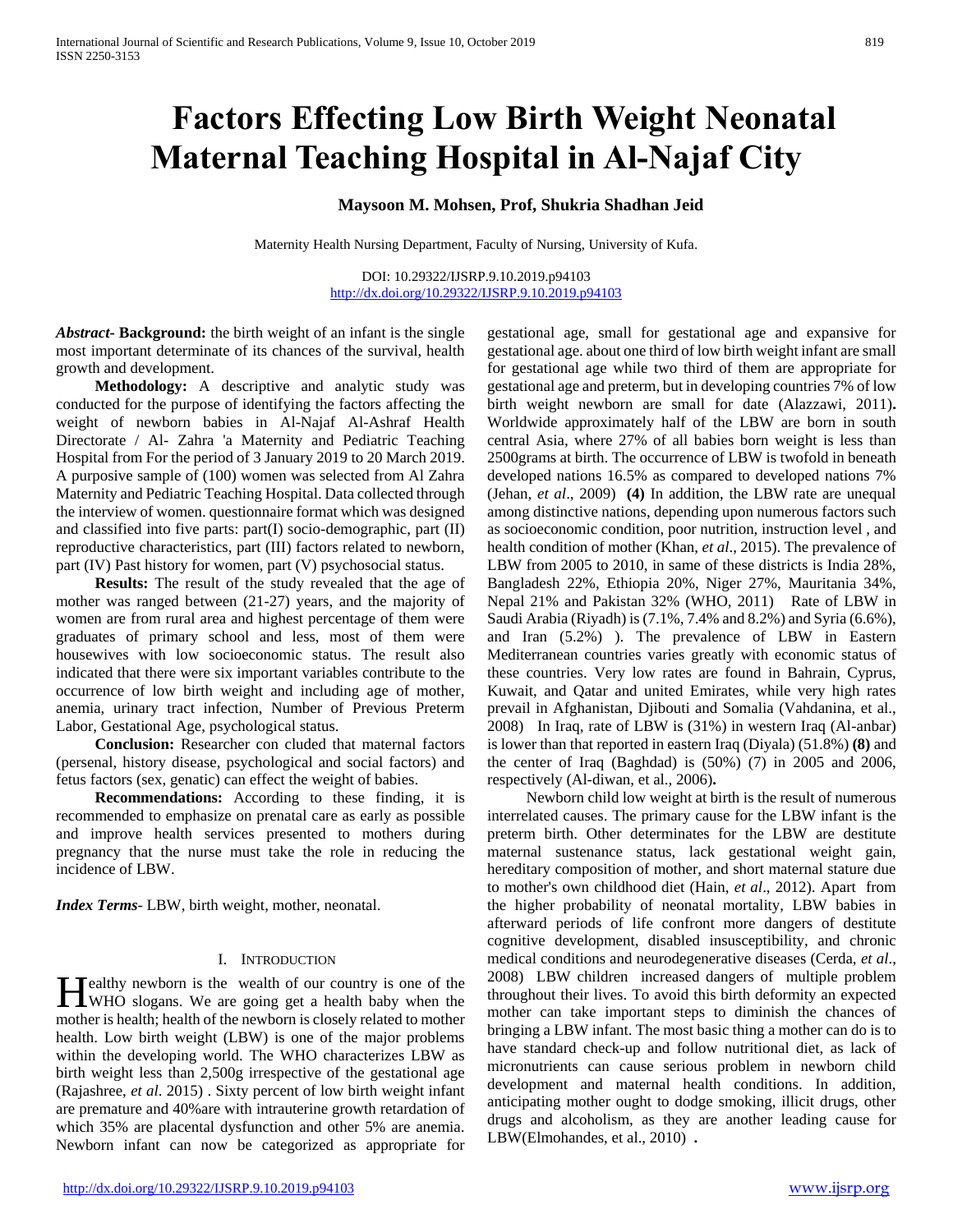## II. METHODOLOGY

 A descriptive and analytic study was conducted for the purpose of identifying the factors affecting the weight of newborn babies in Al-Najaf Al-Ashraf Health Directorate / Al- Zahra 'a Maternity and Pediatric Teaching Hospital from For the period of 3 January 2019 to 20 March 2019. Non-probability A purposive sample of (100) women**,** at labour was selected and who attended for delivery at who have selected from Al Zahra Maternity and Pediatric Teaching Hospital. Data collected through the interview of women. questionnaire format which was designed and classified into five parts: part(I) socio-demographic, part (II) reproductive characteristics, part (III) factors related to newborn, part (IV) Past history for women, part (V) psychosocial status.

## III. THE STATISTICAL ANALYSIS

 The data of the (100) participant were entered and analyzed by means of the statistical package for social sciences (SPSS), v. 19. percentages, means, frequencies and standard deviation were obtained by descriptive statistics.

| <b>Variables</b>           | <b>Items</b>             | <b>Study group</b><br>$Total = 100$ |            |
|----------------------------|--------------------------|-------------------------------------|------------|
|                            |                          | <b>Frequency</b>                    | Percentage |
| <b>Age / Years</b>         | 14-20                    | 30                                  | 30.0       |
|                            | $21 - 27$                | 32                                  | 32.0       |
|                            | 28-34                    | 29                                  | 29.0       |
|                            | 35-41                    | $\boldsymbol{9}$                    | 9.0        |
| <b>Family Income</b>       | Sufficient               | 29                                  | 29.0       |
|                            | <b>Barely Sufficient</b> | 32                                  | 32.0       |
|                            | Insufficient             | 39                                  | 39.0       |
|                            | Urban                    | 42                                  | 42.0       |
| <b>Residency</b>           | Rural                    | $\overline{58}$                     | 58.0       |
| <b>Family Type</b>         | Nuclear                  | 40                                  | 40.0       |
|                            | Extended                 | 60                                  | 60.0       |
| <b>Consanguinity</b>       | Related to family        | 35                                  | 35.0       |
|                            | No related to family     | 65                                  | 65.0       |
| <b>Smoking</b>             | Active                   | 20                                  | 20.0       |
|                            | Passive                  | 80                                  | 80.0       |
|                            | illiterate               | 13                                  | 13         |
|                            | Read and write           | 19                                  | 19         |
| <b>Levels of Education</b> | Primary                  | 38                                  | 38         |
|                            | Secondary                | 12                                  | 12         |
|                            | Institute and above      | 18                                  | 18         |
|                            | Underweight              | $\overline{\mathbf{3}}$             | 3.0        |
| <b>BMI</b>                 | Normal Weight            | $\overline{21}$                     | 21.0       |
|                            | Overweight               | 43                                  | 43.0       |
|                            | Obese = $30$ or greater  | 33                                  | 33.0       |
| <b>Physical Activity</b>   | $<$ 2 hours              | 69                                  | 69.0       |
|                            | $> 2$ hours              | 31                                  | 31.0       |
|                            | House wife               | 79                                  | 79.0       |
| <b>Occupational Status</b> | Employee                 | 21                                  | 21.0       |

# IV. RESULTS **Table (1) distribution of study sample by their demographic data**

 Table (1) show a statistical distribution of study sample by their socio-demographic data, it explains that the highest percentage of the women sample ages between (21-27) years old (32%), those who live rural residents (58%), those with extended family type (60%), those whose husbands are not relatives (65%), Those are primary school graduate (38%), those whose monthly income is barely sufficient (39%), and those who are housewives (79%).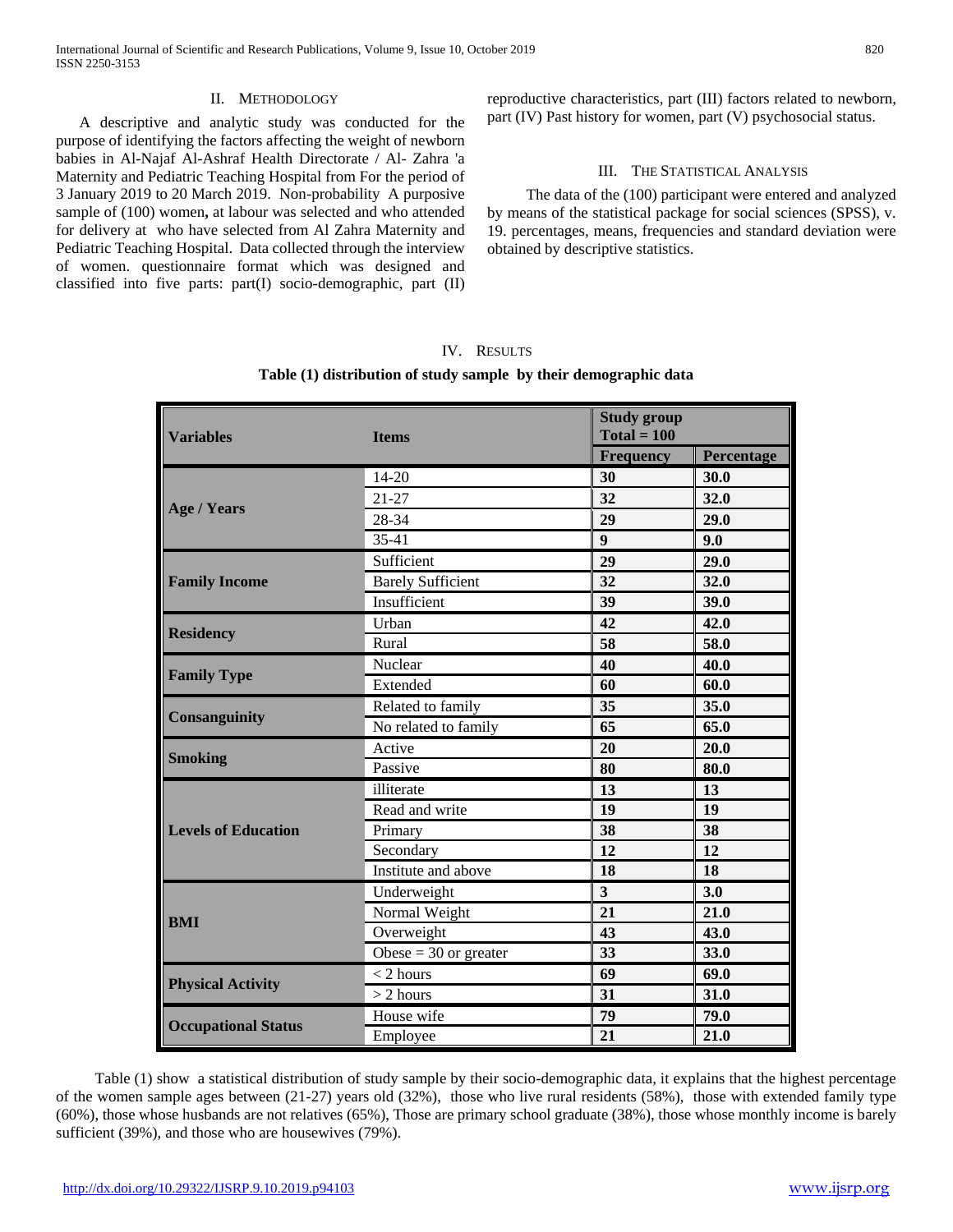| Data                                    | <b>Chi Square</b> | P value | <b>Significance</b> |
|-----------------------------------------|-------------------|---------|---------------------|
| Age at Marriage / Years                 | 15.52             | 0.004   | <b>HS</b>           |
| <b>Gravidity</b>                        | 52.35             | 0.000   | <b>HS</b>           |
| <b>Delivery</b>                         | 11.64             | 0.003   | <b>HS</b>           |
| <b>Abortion</b>                         | 38.76             | 0.000   | <b>HS</b>           |
| <b>Number of Previous Preterm Labor</b> | 19.56             | 0.001   | <b>HS</b>           |
| <b>Number of Previous LBW</b>           | 19.56             | 0.001   | <b>HS</b>           |
| <b>Previous Infertility</b>             | 26.14             | 0.000   | <b>HS</b>           |

**Table (2) : Correlation between low birth weight and women's reproductive data**

**NS : Non-significant ; HS : High Significant p<0.01**

| <b>Data</b>                    | <b>Correlation</b><br>Coefficient | P value | <b>Significance</b> |
|--------------------------------|-----------------------------------|---------|---------------------|
| Age mothers/Years              | 0.74                              | 0.004   | <b>HS</b>           |
| <b>Number of Previous LBW</b>  | 0.72                              | 0.001   | <b>HS</b>           |
| <b>Gestational Age / Weeks</b> | 0.74                              | 0.003   | <b>HS</b>           |
| <b>UTI</b>                     | 0.56                              | 0.04    | <b>HS</b>           |
| Anemia                         | 0.64                              | 0.03    | <b>HS</b>           |
| <b>Psychosocial status</b>     | 0.67                              | 0.02    | <b>HS</b>           |

**Table (3) : Contributing factors of women for low birth weight**

**NS : Non-significant ; S : Significant p<0.05 ; HS : High Significant p<0.01**

 Table (6), show contributing factors of women for low birth weight, it shows that the main contributing factors of women for low birth weight are : age mother, number of previous LBW ; gestational age / weeks ; anemia ; UTI ; Psychosocial status .

## V. DISCUSSION

 The results of the present study show that the high percentage of participant is at age sample of (21-27) years. that the majority of the study subject's age were between (18-34) years old. This study documented that women at the reproductive ages of 18 years or less and 35 years and over were more prone to deliver LBW babies. Mothers less than 18-years-old are prone to have physical and emotional maturity issues which may contribute to their elevated incidence of LBW infants, As fore residency, the present study 58% living in rural residential area. the risk of effect of living in rural area in producing LBW and IUGR babies, the women there were more liable to have maternal malnutrition, inadequate medical services inadequate antenatal care for adolescent pregnancy, and more parity with less spacing. In addition to the presence of diseases which are higher in rural area such as malaria. This result matches with the result of (Dandekar, et al., 2014). In addition, the level of education, the present study indicates 38 %f primary school. These results are in agreement with (Karamzad *et al*., 2016)This result of the study which emphasized the level of education and this positive effect on of the knowledge of the mother. Concerning the monthly income, the 39%of study is barely sufficient. This result agrees with (Bililign,*et. al*., 2018) in their study who mentioned that the majority of study is barely sufficient. Regarding passive smoking, the majority80% of study are exposed to passive smoking .This result agrees with (Yawer and Swidan, 2015) they reported that

high percentage of are passive smokers, that active and passive smoking are linked clearly with LBW and prematurity. In addition, smokers have effect of LBW due to potential decrease maternal nutrition (smoking affects the mother appetite) .Concerning the body mass index, the 43% of study is overweight. This result agrees with (Al Bayati and Mahmood, 2018) who mentioned that the majority of study are overweight, the weight is gained in the later stage of the pregnancy. Mothers weights during pregnancy were calculated and it was found that overweight and obese mothers were at higher risk of having LBW baby's as compared to the underweight and normal mothers. Tables (2) the reveals that there is high significant association between low birth weight and reproductive characteristics of study sample in relating (age at marriage, gravidity, parity, still birth, abortion, previous preterm labor, previous infertility, LBW). This result agrees with (Gogoi, 2018) they mentioned in their study that, there is a relationship between low birth weight and reproductive characteristics. The present study reveals that there is high significant association between low birth weight and past history of study sample in related to **(**DM, hypertension, renal disease, anemia, placenta previa, abruption placenta, premature rupture of membranes, hyperemesis gravidarum, oligohydramnios and UTI). The results of the present study are supported by other studies that indicated significant association between past history and low birth weight (Al-Hiali, *et al*. 2010); (Khan, *et al*., (2014) **.** Concerning to psychological status, association between psychological status (daily stressor and anxiety) and low birth weight which agrees with (Bililign, *et al*., 2018); (Jassim, 2009) who reported that women who lived in stressed situations such as

death in the family, divorce during pregnancy, loss of a job and financial difficulties had a significantly increased risk of having a low birth weight. (Isiugo-Abanihe and Oke, 2011) reported that